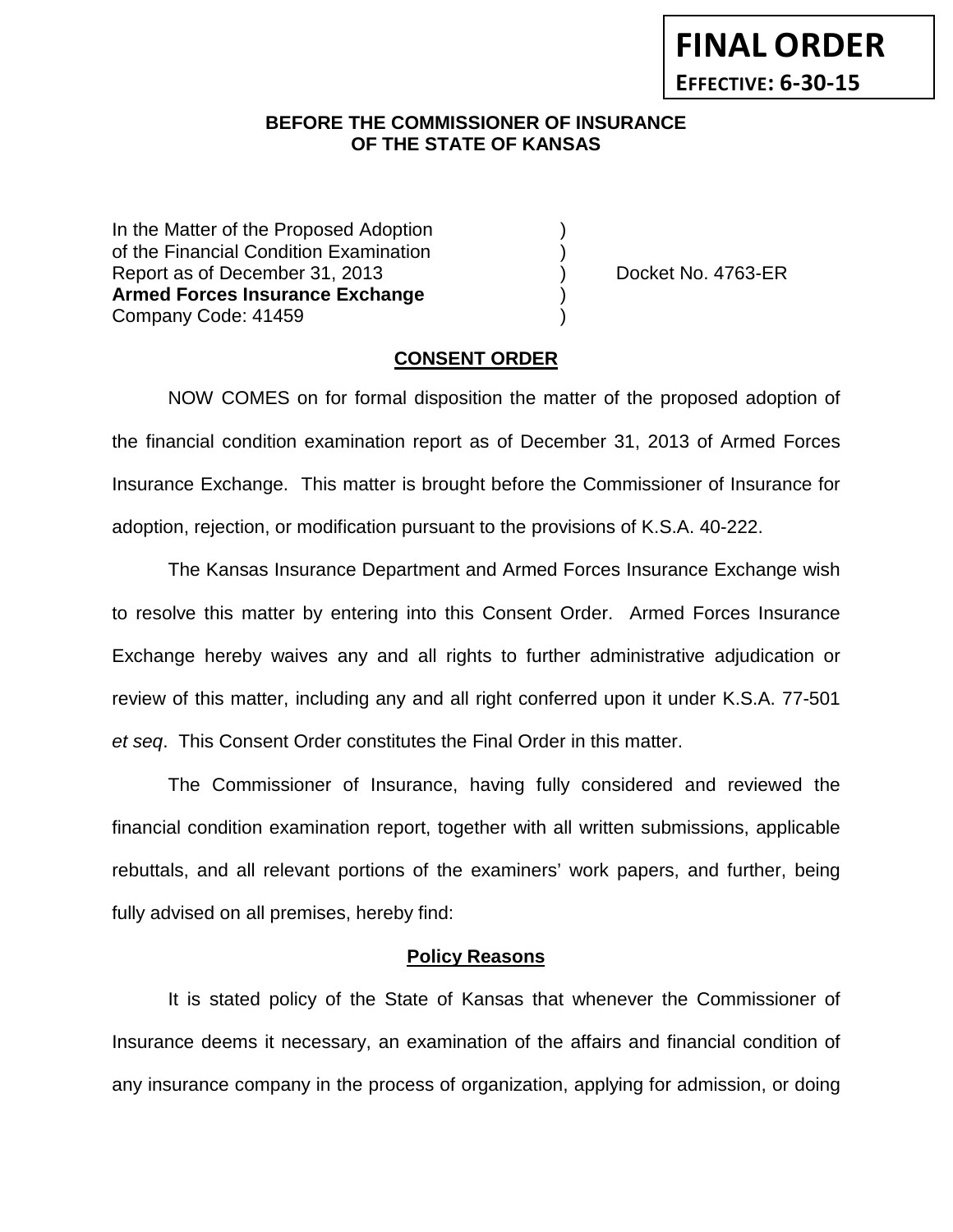business in this State can be undertaken. In all cases, such an examination must occur once every five (5) years. Through the examination process, the insurance consuming public will be well served and protected.

#### **Findings of Fact**

1. The Commissioner of Insurance has jurisdiction over this matter pursuant to K.S.A. 40-222.

2. An examination of Armed Forces Insurance Exchange was undertaken by the Kansas Insurance Department and was completed on May 26, 2015.

3. The examiner-in-charge tendered and filed with the Kansas Insurance Department a verified written report of the examination within thirty (30) days following completion of the examination, to wit; May 30, 2015.

4. Following receipt of the verified report, the Kansas Insurance Department transmitted the report to Armed Forces Insurance Exchange on June 15, 2015, with a duly executed notice advising the company of its opportunity to prepare and submit to the Kansas Insurance Department a written submission or rebuttal with respect to any and all matters contained in the report. Armed Forces Insurance Exchange was further advised that any written submission or rebuttal needed to be filed with the Kansas Insurance Department no later than thirty (30) days after receipt of the verified report.

5. Armed Forces Insurance Exchange filed a written acceptance of the verified report on June 16, 2015.

6. Based upon the written submission tendered by Armed Forces Insurance Exchange, the company took no exceptions to matters contained in the verified report.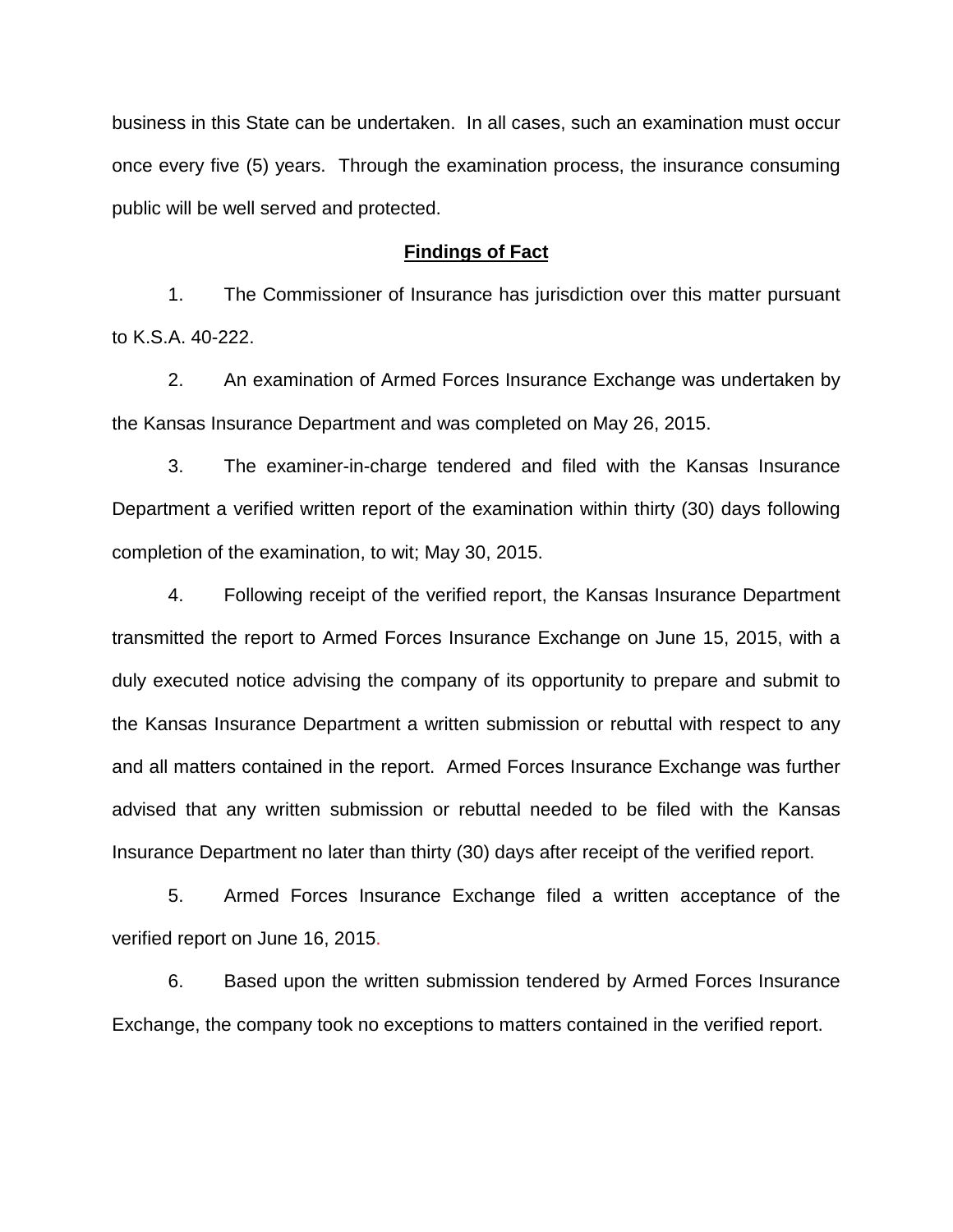7. Within thirty (30) days of the end of the time period allowed for written submission or rebuttal, the Commissioner of Insurance fully reviewed the report, together with all written submissions and rebuttals provided by Armed Forces Insurance Exchange. The Commissioner of Insurance further reviewed all relevant workpapers.

8. No other written submissions or rebuttals were submitted by Armed Forces Insurance Exchange.

# **Conclusion of Law**

9. K.S.A. 40-222(k)(2) provides:

"Within 30 days of the end of the period allowed for the receipt of written submissions or rebuttals, the commissioner shall fully consider and review the report, together with any written submissions or rebuttals and any relevant portions of the examiners workpapers and enter an order:

- (A) Adopting the examination report as filed or with modification or corrections. If the examination report reveals that the company is operating in violation of any law, regulation or prior order of the commissioner, the commissioner may order the company to take any action the commissioner considers necessary and appropriate to cure such violations; or
- (B) rejecting the examination report with directions to the examiners to reopen the examination for purposes of obtaining additional data, documentation or information, and refiling pursuant to subsection (k); or
- (C)call and conduct a fact-finding hearing in accordance with K.S.A. 40- 281 and amendments thereto for purposes of obtaining additional documentation, data, information and testimony."
- 10. Based upon the Findings of Fact enumerated in paragraphs #1 through #8

above, the financial condition examination report as of December 31, 2013 of Armed

Forces Insurance Exchange should be adopted.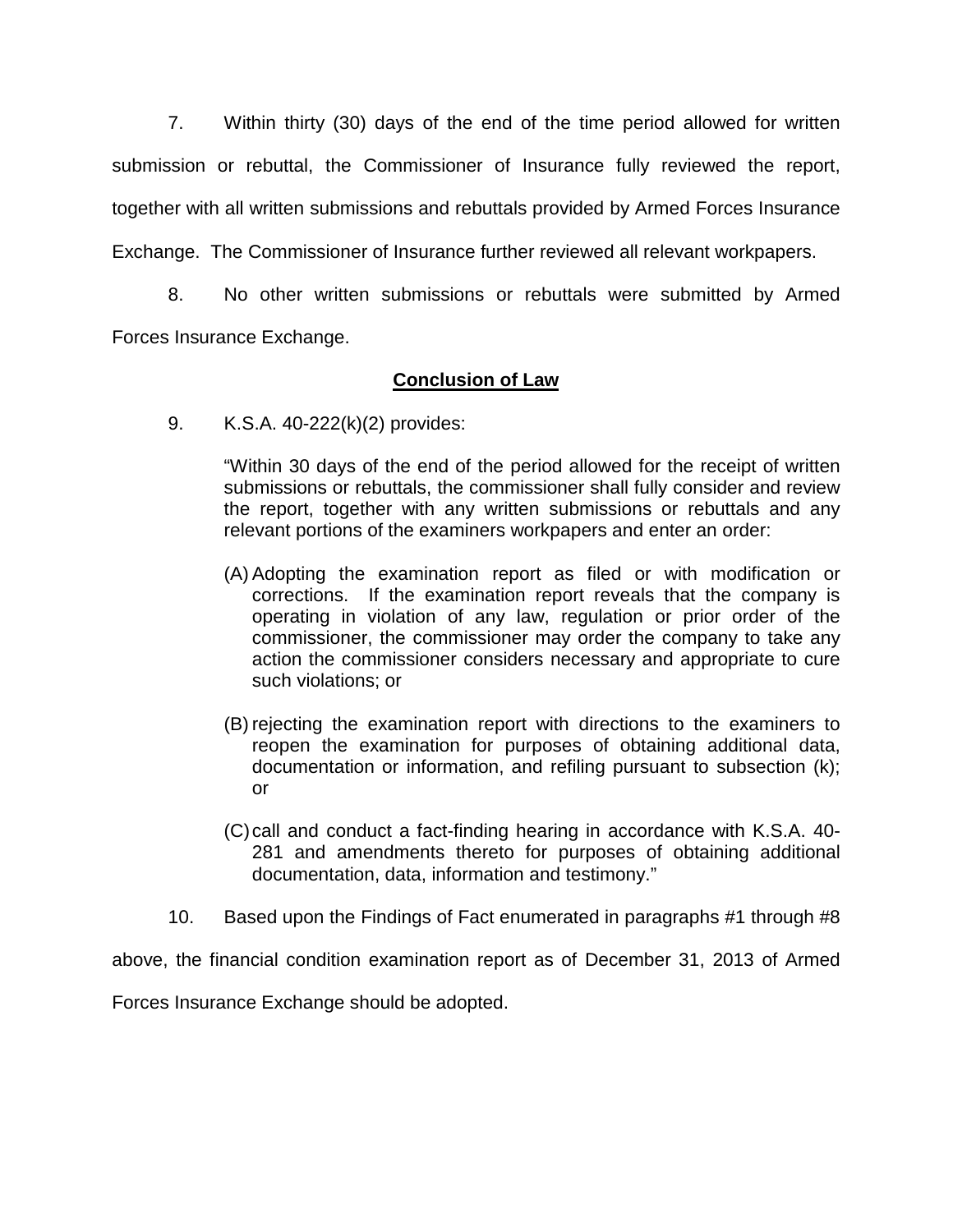# **IT IS THEREFORE, BY THE COMMISSIONER OF INSURANCE, ORDERED THAT:**

1. The financial condition examination report as of December 31, 2013 of Armed Forces Insurance Exchange hereby is adopted.

2. The Commissioner of Insurance retains jurisdiction over this matter to issue any and all further Orders deemed appropriate or to take such further action necessary to dispose of this matter.

**IT IS SO ORDERED THIS \_\_30th\_\_ DAY OF\_\_\_\_June\_\_\_\_\_\_, 2015 IN THE CITY OF TOPEKA, COUNTY OF SHAWNEE, STATE OF KANSAS.**



| /s/ Ken Selzer                   |
|----------------------------------|
| Ken Selzer                       |
| <b>Commissioner of Insurance</b> |
| By:                              |
|                                  |
| /s/ Diane Minear                 |
| Diane Minear                     |

General Counsel

By:

\_/s/ Kurt H. Seelbach\_\_\_\_\_\_\_\_\_\_\_\_\_\_\_\_

Kurt H. Seelbach, President Armed Forces Insurance Exchange